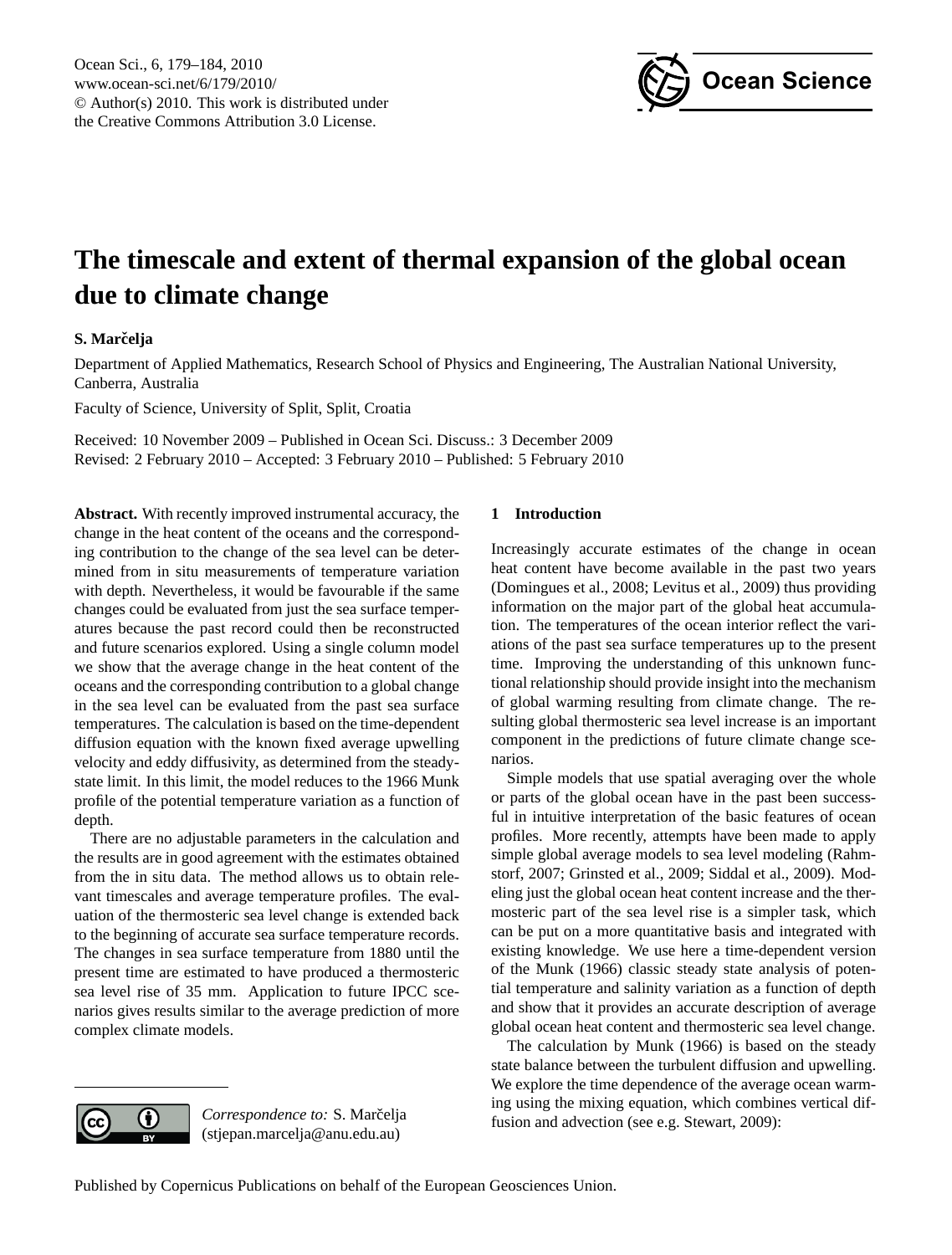$$
\frac{\partial \psi(z,t)}{\partial t} = A_z \frac{\partial^2 \psi(z,t)}{\partial z^2} - W \frac{\partial \psi(z,t)}{\partial z},\tag{1}
$$

where  $\psi(z,t)$  is the potential temperature or tracer density,  $A<sub>z</sub>$  the vertical eddy diffusivity and W the mean vertical velocity. Munk (1966) reviewed the data and determined the characteristic length  $A_z/W$  from a fit to the thermocline in the Pacific between 1 km and 4 km depth and  $A_z/W^2$ from the vertical distribution of <sup>14</sup>C. The resulting values  $A_z \approx 1.3 \times 10^{-4}$  m<sup>2</sup>/s and  $W \approx 1.2$  cm/day are used throughout this work.

Most of the changes in the ocean heat content resulting from climate change are presently occurring in the top 1000 m. If the simple advection-diffusion model of Eq. (1) were valid in this region, changes due to the surface warming could be calculated independently of the established steadystate thermocline because Eq. (1) is linear and superposition holds. In the subsequent sections we show that using the advection-diffusion model with Munk's average values for  $A<sub>z</sub>$  and W to calculate the average ocean heat content and sea level change produces accurate results. Apart from the arbitrary choice of the reference zero value for the change in heat content and sea level, we need no adjustable parameters. The applicability of the advection-diffusion model with Munk's values for  $A_z$  and W is thus extended to the calculation of average global temporal variations, including those occurring in the upper ocean.

In the next section we begin the analysis with a discussion of the response to a step change in surface temperature. The solution is required in the subsequent section, which uses sea surface temperatures as measured from 1880 to calculate the change in ocean heat content and thermosteric sea level. The approach is validated by the very good agreement with the findings based on in situ data. The report ends with a brief discussion, including the evaluation of the future steric sea level increase predicted from present-day temperatures and from standard IPCC scenarios.

#### **2 Response to a step change in sea surface temperature**

Properties of the solution for a step change in surface temperature are interesting because they indicate the time scales of the problem and the ultimate steric sea level change for each degree of surface warming. Let us assume the ocean is in the natural steady state temperature distribution and make a step change in surface temperature at time  $t = 0$ , so that  $\psi(z,t)=0$  for  $t < 0$  and  $\psi(0,t)=1$  for  $t > 0$ . The depth z is measured downwards from the surface and the velocity W is hence negative. The solution of Eq. (1) for this boundary condition is found using Laplace transforms (Ogata, 1970; Lee, 1999)

$$
\psi(z,t) \tag{2}
$$
\n
$$
= \frac{1}{2} \exp \frac{Wz}{2A_z} (\exp \frac{-Wz}{2A_z} \cdot \text{erfc} \frac{z - Wt}{2\sqrt{A_z t}} + \exp \frac{Wz}{2A_z} \cdot \text{erfc} \frac{z + Wt}{2\sqrt{A_z t}}),
$$

where erfc is the complementary error function. In the steady state limit  $t \to \infty$ , Eq. (1) reduces to the Munk profile  $\psi(z,\infty) = \exp(-Wz/A_z)$ . The boundary condition at the bottom of the ocean is not included, as it has very little effect over a time scale of 1000 years or less. Working in the limit of infinite depth does not lead to an observable difference in the results.

Integrating  $\psi(z,t)$  over the depth gives a characteristic length  $\lambda(t)$ , which can be interpreted as the extent of the penetration of the change from the surface

$$
\lambda(t) = \int_0^\infty \psi(z, t) dz
$$
\n
$$
= \sqrt{\frac{A_z t}{\pi}} \exp \frac{-W^2 t}{4A_z} + \frac{Wt}{2} + (\frac{A_z}{W} + \frac{Wt}{2}) \text{erf} \frac{Wt}{2\sqrt{A_z t}}.
$$
\n(3)

The Munk limiting value is  $\lambda(\infty) = -A_z/W \approx 0.9$  km.

In applications addressing the effects of temperature change at the ocean surface, the calculated average potential temperature change profile must be added to the already existing steady-state thermocline profile. The approach to the limit as a function of depth and time after a step change is shown in Fig. 1.

The approach towards the new steady state can be examined by calculating the total change in the heat content of the oceans as a function of time. We integrate the temperature change profile over all depths and use 4186 J/(kg K) for the average specific heat and  $3.61 \times 10^8$  km<sup>2</sup> for the global ocean surface area. The result is shown in Fig. 2, and the steady state limit is  $1.4 \times 10^{24}$  J of absorbed heat for a 1 K increase in the surface temperature. The slow approach to the limit is reminiscent of simple diffusion, where the diffusion length, defined as  $L = \sqrt{4Dt}$ , increases as the square root of time. We estimate the characteristic time as  $\tau = \lambda^2(\infty) / (4A_z)$  $A_z/(4W^2) \approx 50$  years. During that time nearly half of the heat transfer has been completed. The diffusion gradually becomes slower, and the change in the heat content beyond 200 years can be accurately fitted with an exponential function with the characteristic time of 280 years.

The corresponding thermosteric increase in the global sea level needs to take into account the variation of thermal expansion coefficient with temperature and salinity. We used the average global ocean profiles of temperature and salinity (Levitus, 1982) and an accurate 25-term approximation to the equation of state for seawater (McDougall et al., 2002) to evaluate the average thermal expansion coefficient as a function of depth. The values fall rapidly from  $\alpha = 2.4 \times 10^{-4}$ /K at the surface to  $\alpha = 0.8 \times 10^{-4}$ /K at 5000 m depth. The calculated change in the sea level as a function of time is also shown in Fig. 2. Compared to the variation in the heat content, the sea level increases more rapidly in the initial period after a temperature change when heat is absorbed closer to the surface, and more slowly after hundreds of years when the heat penetrates into deeper ocean where the coefficient of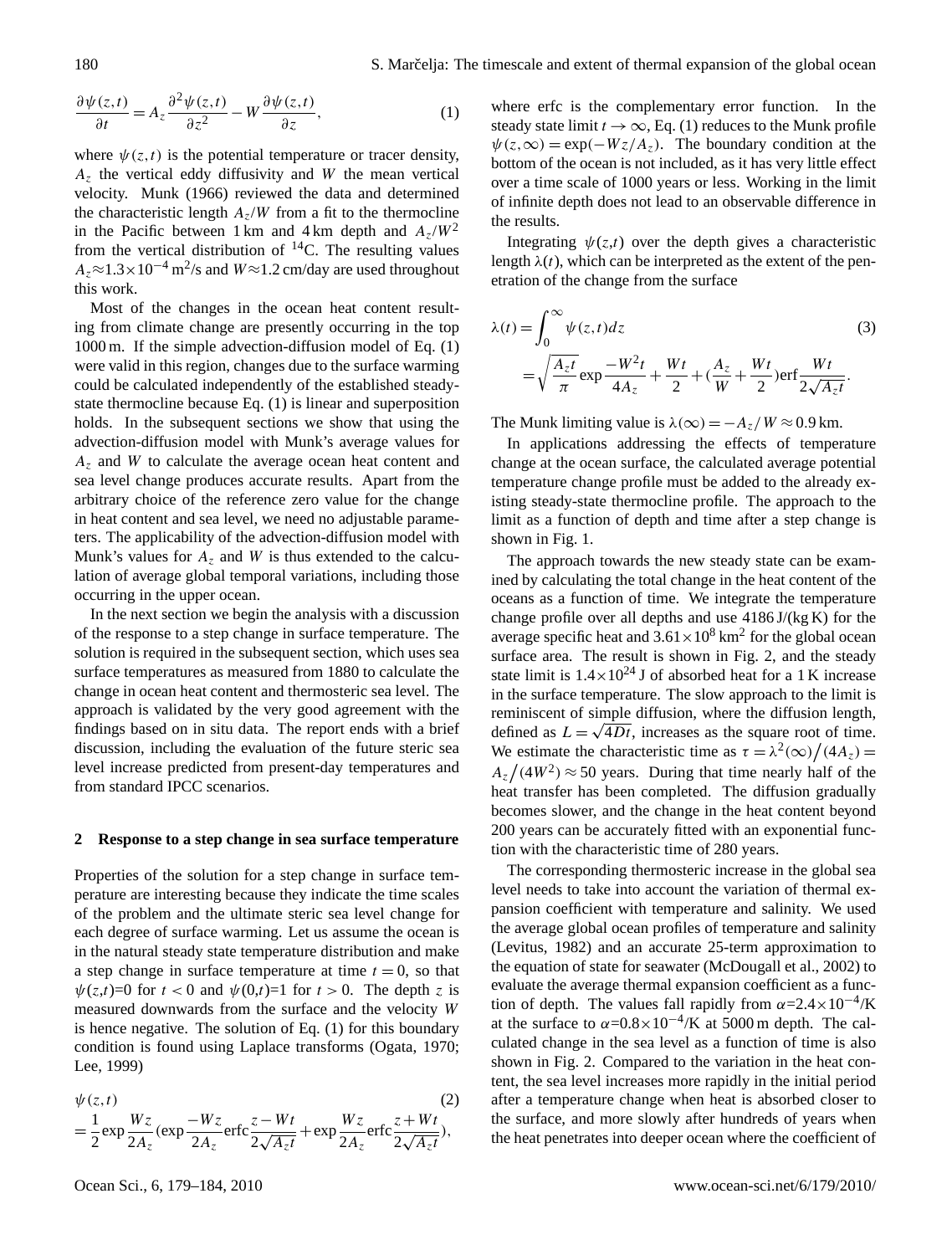

**Fig. 1.** Average potential temperature change profiles after a step change of temperature at the surface. The evaluation uses Munk's values for the vertical diffusivity and vertical drift velocity. The time after the change in years is shown in the figure for the first five curves. The top red curve is the steady-state limit and the one immediately below corresponds to 1000 years.

thermal expansion is small. The asymptotic value is 13 cm for each degree of surface warming.

## **3 Evaluation of the heat content and sea level change from surface temperatures**

The measured variation in global sea surface temperatures may be considered as a sum of small step changes. Exploiting the superposition property of Eq. (1) we may evaluate a composite change by adding a number of solutions for a step change. If  $SST(t)$  is the externally given sea surface temperature, a series of small changes is multiplied by the step change solution Eq. (2) and integrated over time to obtain the change in temperature profile

$$
\vartheta(z,t) = \int_{0}^{t} \frac{d\mathrm{SST}(t')}{dt'} \psi(z,t-t')dt'.
$$
\n(4)

The temperature change profile Eq. (4) was evaluated in discrete time. We use the step of one year corresponding to annual values of mean sea surface temperatures at the centre of the time step. Denoting the average sea surface temperature for the year i as  $SST(i)$  and using the solution for a step change, Eq. (2), the composite solution  $\vartheta(z,n,k)$  describing the temperature change in year  $n$  resulting from the sea surface temperature changes beginning in the year  $k$  is evaluated as

$$
\vartheta(z, n, k) = \sum_{i=k+1}^{n} [SST(i) - SST(i-1)]\psi(z, n-i+1). \quad (5)
$$

We select the GISS average global ocean surface temperatures (GISS, 2010) shown in Fig. 3 as the input data in the



**Fig. 2.** Full line: heat content change of the global ocean following a 1 ◦C step increase of the surface temperature (left-hand scale); dotted line: the corresponding sea level change (right-hand scale).

evaluation. Although temperatures in the GISS data set fluctuate from year to year, we do not apply smoothing as the integration process itself provides sufficient averaging. The alternative global sea surface temperature dataset HadCRUT3 (CRU, 2009) is similar but shows somewhat greater variability due to a different interpolation method. Repeating the calculations with this dataset leads to similar results (not shown).

The warming of the global ocean calculated from the sea surface temperature data using Eq. (5) is illustrated in Fig. 4. In this and all the following figures, the effect of surface temperature changes before 1880 is not included in the calculation, which is equivalent to the assumption that the climate was then in steady state.

Integrating over finite depth ranges as in Eq. (3) of the previous section leads to the corresponding changes in ocean heat content due to the surface temperature changes since 1880. The integration can still be performed analytically. The result for the upper 700 m is shown in Fig. 5 together with two estimates based on the comprehensive review and evaluation of all available in situ measurements by Domingues et al. (2008) and Levitus et al. (2009). The calculation has no adjustable parameters other than the choice of the reference zero. For Domingues et al. (2008) and also for the calculated values, this was selected by matching the average value to Levitus et al. (2009) in the period where evaluations overlap. The heat content change calculated for the depths 700–5000 m is relatively small, as the surface change takes a long time to reach greater depths (see Fig. 1).

Using the average depth-dependent thermal expansion coefficient as in Fig. 2 leads to the estimated sea level change shown in Fig. 6. The position of zero is chosen by matching the average value in the period 1950–2003.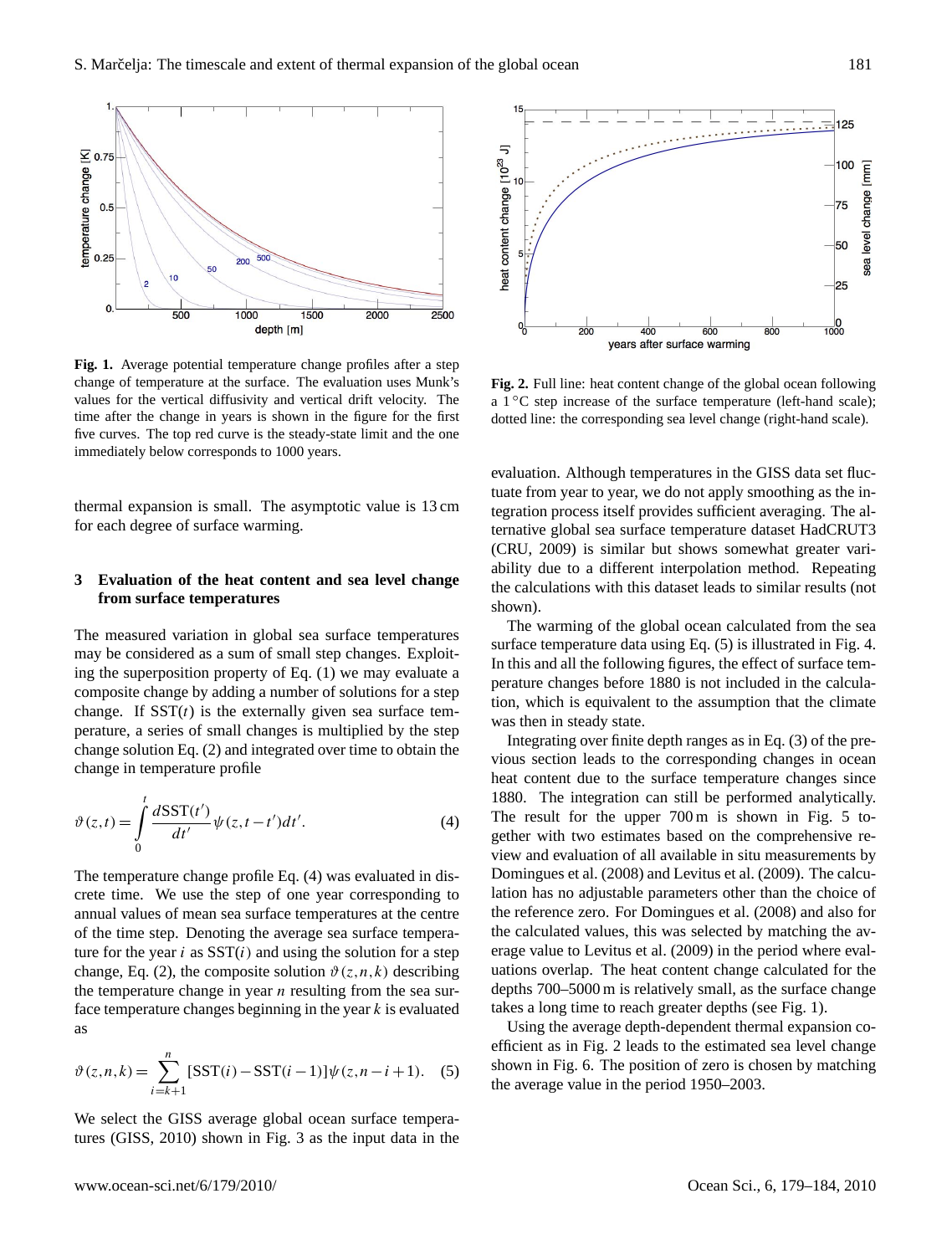

**Fig. 3.** NASA GISS ocean surface temperatures (GISS, 2010) used as the input in this study. The estimated  $2\sigma$  error in the data (shown as shading) decreases from 0.1 K at the beginning of 20th century to 0.05 K in recent times (Hansen et al., 2006). In this and the subsequent figures, errors in the model results that originate from the errors in the input sea surface temperatures are not shown, because random errors mostly cancel in integration and systematic errors are not known.



**Fig. 4.** Average temperature change in the top 500 m of the oceans resulting from surface temperature changes since 1880. At the deeper end of the figure annual variations are averaged out but decadal variations are still visible.

### **4 Discussion**

Use of the advection-diffusion model of Eq. (1) to calculate the average ocean heat content and associated changes in sea level is supported by the results shown in the previous section. The major evidence comes in the agreement with the heat content 0–700 m calculated from the average sea surface temperature by the direct estimates available for the recent past (Domingues et al., 2008; Levitus et al., 2009). The sea level change is also in very good agreement with the earlier estimate for 0–700 m (Fig. 6). It is remarkable that the agreement is obtained without adjustable parameters, using the average values for eddy diffusivity and upward drift velocity determined by Munk (1966). It should also be noted that the diffusivity and drift velocity values were determined from data taken at larger depths, while this analysis indicates that they are also applicable in the 0–700 m range, where most of



**Fig. 5.** Ocean heat content change over the depths 0–700 m calculated here from sea surface temperatures (red) and estimated using in situ measurements: Domingues et al., 2008 (blue), Levitus et al., 2009 (green). All curves show annual values positioned in the middle of the year. The dashed line at the bottom shows the calculated heat content change for depths greater than 700 m.

the warming is observed. Average sea level rise in the period 1961–2003 atributed to thermal expansion was calculated as 0.49 mm/year, which can be compared to the IPCC estimate of 0.42±0.12 mm/year (Bindoff et al., 2007, Table 5.3).

The sensitivity of the agreement with the direct estimates was tested by varying the diffusivity and drift velocity parameters away from Munk values. To measure the goodness of fit, we used the estimate of either Domingues et al. (2008) or Levitus et al. (2009) when only one is available, and the average of the two over the 1955–2003 period when both are available. Minimising the rms difference between the calculated and the directly estimated values we found  $A_z \approx 0.9 \times 10^{-4}$  m<sup>2</sup>/s instead of  $A_z \approx 1.3 \times 10^{-4}$  m<sup>2</sup>/s while the drift velocity value of  $W \approx 1.2$  cm/day remained unchanged. The decrease of rms error was 12%. However, the rms difference between Domingues et al. (2008) and Levitus et al. (2009) is not smaller than the rms difference between the calculated and directly estimated values. Given the present level of accuracy in the heat content measurement and modeling an improvement of the fit of this order does not justify introducing adjustable parameters by varying the empirical Munk values.

The generally good agreement of the model with the directly estimated heat content over the 58-year period 1950– 2008 suggests that during that time there were no major changes in the values of average parameters  $A<sub>z</sub>$  and W. The lack of detailed agreement on the annual timescale may reflect both the limitation of the simple model that ignores variations of the global mean vertical velocity and diffusion and the limiting accuracy of the currently best estimates of changes in the global ocean heat content.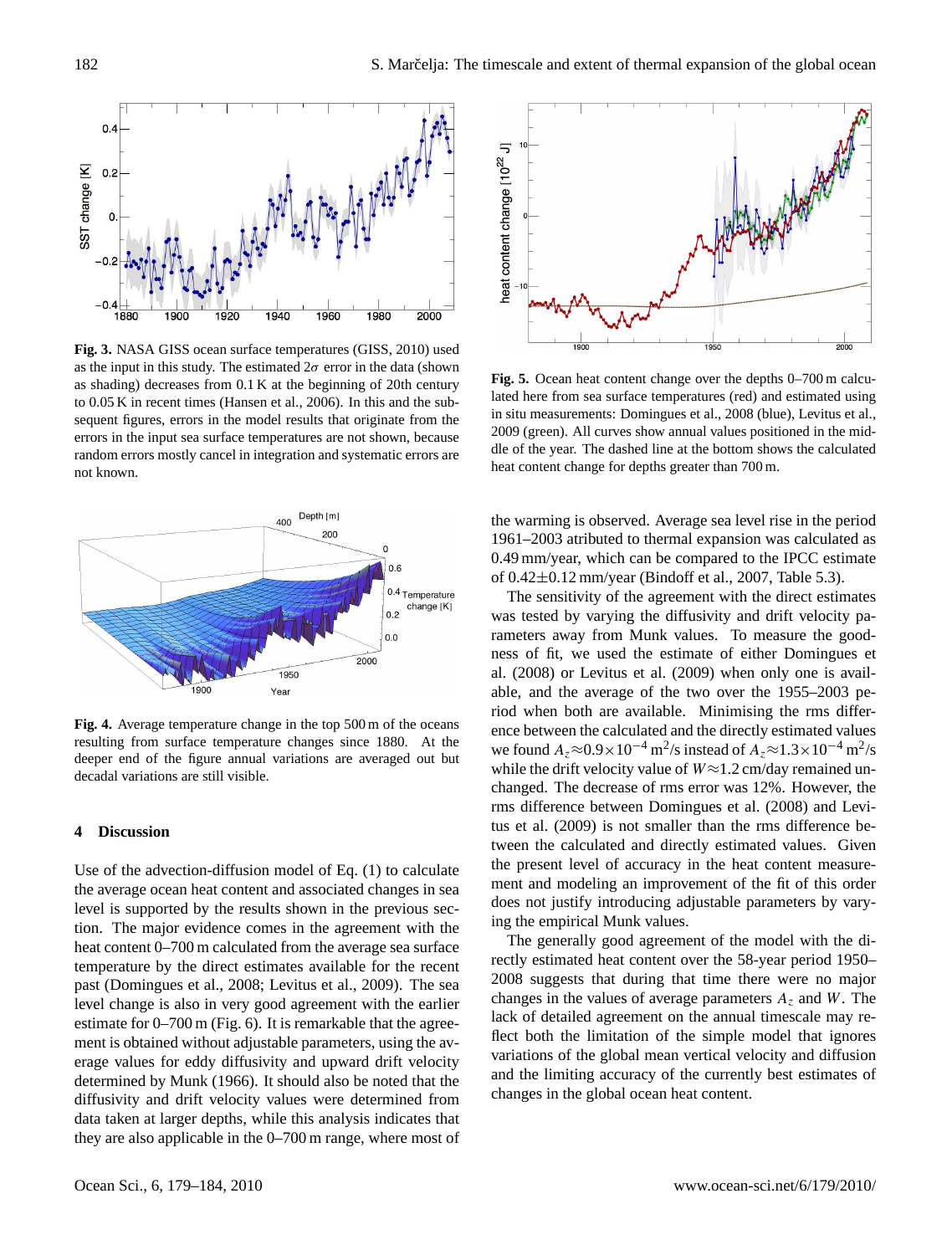

**Fig. 6.** Thermosteric sea level changes resulting from heat changes in the depths 0–700 m as calculated here from annual sea surface temperatures are shown in red. Changes calculated from in situ measurements (Domingues et al., 2008) are shown in blue as a 3-year average with one  $\sigma$  error. The dashed line at the bottom shows the calculated thermosteric contribution from depths larger than 700 m.

The results presented include only the effects driven by the surface warming since 1880. Estimates based on measurements (Domingues et al., 2008) show that by far the largest contribution to thermosteric sea level change originates from the upper 300 m, where the equilibration time scale is of the order of 50 years. Global surface temperature reconstructions do not indicate major changes over the 1830–1880 period (Jansen et al., 2007; Jones and Mann, 2004) and the evaluation beginning in 1880 is probably adequate to describe most of the effect in the upper ocean. The initial period in the reconstructions presented here is nevertheless subject to more uncertainty.

The warming of the deep ocean is much slower, and earlier changes in the global climate may still be spreading to deeper layers. The sea level change originating from the ocean warming below 700 m evaluated here is small, because of both the limited warming and small expansion coefficient. We estimate about  $0.04$  mm/yr for the most recent 50 years. This value does not agree with 0.20±0.1 mm/yr conjectured by Domingues et al. (2008).

The steady upward drift in the Munk model is balanced by the downwelling flows, which may have varied in heat content during the analysis period. The abyssal heat budget is dominated by flows at the boundaries rather than deep diffusivity (Scott and Marotzke, 2002, and references therein). The contributions resulting from the changes in downwelling flows, which are neglected in the present model, are important to the overall heat budget, even though they have a less pronounced effect on the sea level change. Promising new methods combining space gravimetry with altimetric measurements (see e.g. Cazenave et al., 2009) will provide more insight into the closure of the sea level change budget.



**Fig. 7.** Dotted line: future projection of the thermal expansion contribution to sea level rise based on the formal assumption that sea surface temperature will not increase beyond the changes of 1880– 2008. Projections for the thermal expansion contribution to sea level rise corresponding to IPCC future climate scenarios (starting in 2009) are shown as red (A2), brown (A1B) and green (B1) lines. They are not far from the average projections for the rise obtained from more complex climate models (Meehl et al., 2007, Fig. 10.31).

The method of calculating average ocean heat content and the associated sea level change using only surface temperatures opens up the possibility of expanding our knowledge into the past and future. In order to illustrate the timescale of the sea level response we show in Fig. 7 the unrealistic scenario where all warming of the sea surface had stopped and the present average temperature is maintained into the future. The figure shows the slow rate of the approach to the steady state value. In this example we had 35 mm rise since 1880 and we are committed to a further 30 mm. These increases are listed only as an illustration, and the present level of greenhouse gasses in the atmosphere already leads to a commitment for significant future warming (Meehl et al., 2007, Fig. 10.4).

A more realistic projection can be obtained using IPCC scenarios A2 ("high"), A1B ("medium") and B1 ("low"). Global temperatures until 2100 were taken as the climate model averages provided by IPCC (Meehl et al., 2007, Fig. 10.5) and aligned with the measured sea surface temperature by matching the averages in the period 2000–2008. The contribution of thermal expansion to changes in sea level was calculated using these composite 1880–2100 temperatures as the input (Fig. 7). In order to compare the results with evaluations from climate models we use the IPCC methodology and calculate the average thermal expansion between 1980– 1999 and 2090–2099 periods. The results are (with the IPCC range in parentheses, Meehl et al., 2007, Table 10.7) A2: 0.21 m (0.14–0.35), A1B: 0.19 m (0.13–0.32), B1: 0.13 m  $(0.10-0.24)$ .

In summary, we show that a simple global average calculation of ocean warming based on the advection-diffusion model and using the values of the coefficients determined